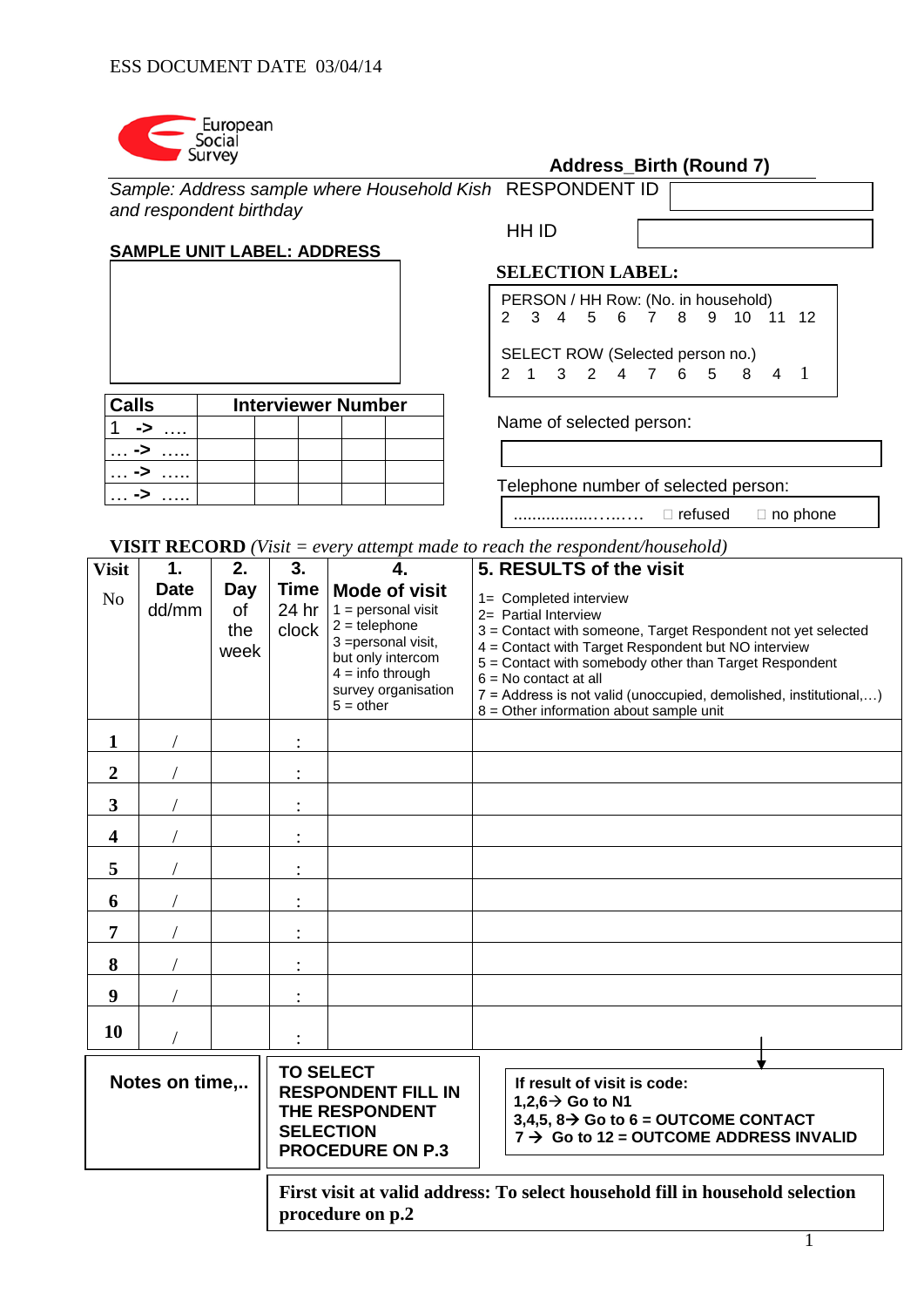# **THE HOUSEHOLD SELECTION PROCEDURE**

## **A1. How many households are there at the address?**

*(treat as occupied if you are not sure)*

| IF one household                                      | $\rightarrow$ Go to A4 |  |
|-------------------------------------------------------|------------------------|--|
| IF between 2 and 12 households $\rightarrow$ Go to A2 |                        |  |
| IF more than 12 households                            | $\rightarrow$ Go to A3 |  |

### **IF 2 TO 12 HOUSEHOLDS**

**A2** List in detail, all households at this address. This must be done systematically.

- If numbered, then list in flat or room number order<br>- Otherwise start from bottom to top of building left to
- Otherwise start from bottom to top of building, left to right and front to back

Look at the selection label on page 1:

- PERSON/HH ROW : Find number of corresponding total number of households
- SELECT ROW: Number beneath the total number of households is selected household number. Tick on grid below.

| No of<br>households     | <b>Description of household</b> | <b>Tick the household</b><br>that is selected |
|-------------------------|---------------------------------|-----------------------------------------------|
| 1                       |                                 | П                                             |
| $\overline{2}$          |                                 | П                                             |
| $\sqrt{3}$              |                                 | $\Box$                                        |
| $\overline{\mathbf{4}}$ |                                 | П                                             |
| $\sqrt{5}$              |                                 | П                                             |
| $\,6\,$                 |                                 | П                                             |
| $\overline{7}$          |                                 | П                                             |
| $\,8\,$                 |                                 | П                                             |
| $\boldsymbol{9}$        |                                 | П                                             |
| 10                      |                                 | П                                             |
| 11                      |                                 | П                                             |
| 12                      |                                 | □                                             |
| $\rightarrow$ Go to A4  |                                 |                                               |

### **IF MORE THAN 12 HOUSEHOLDS**

**A3**. Number of HH to be selected is in the look-up table on the back of the instructions. You can list the households there Enter the number of the selected HH:

## $\rightarrow$  Go to A4

**A4.** *ALL***: Give details about the selected household unit and change the address label accordingly**: (number, names,…)

> **Seek contact with responsible adult at the selected unit and TRY TO PERFORM THE RESPONDENT SELECTION PROCEDURE p.3**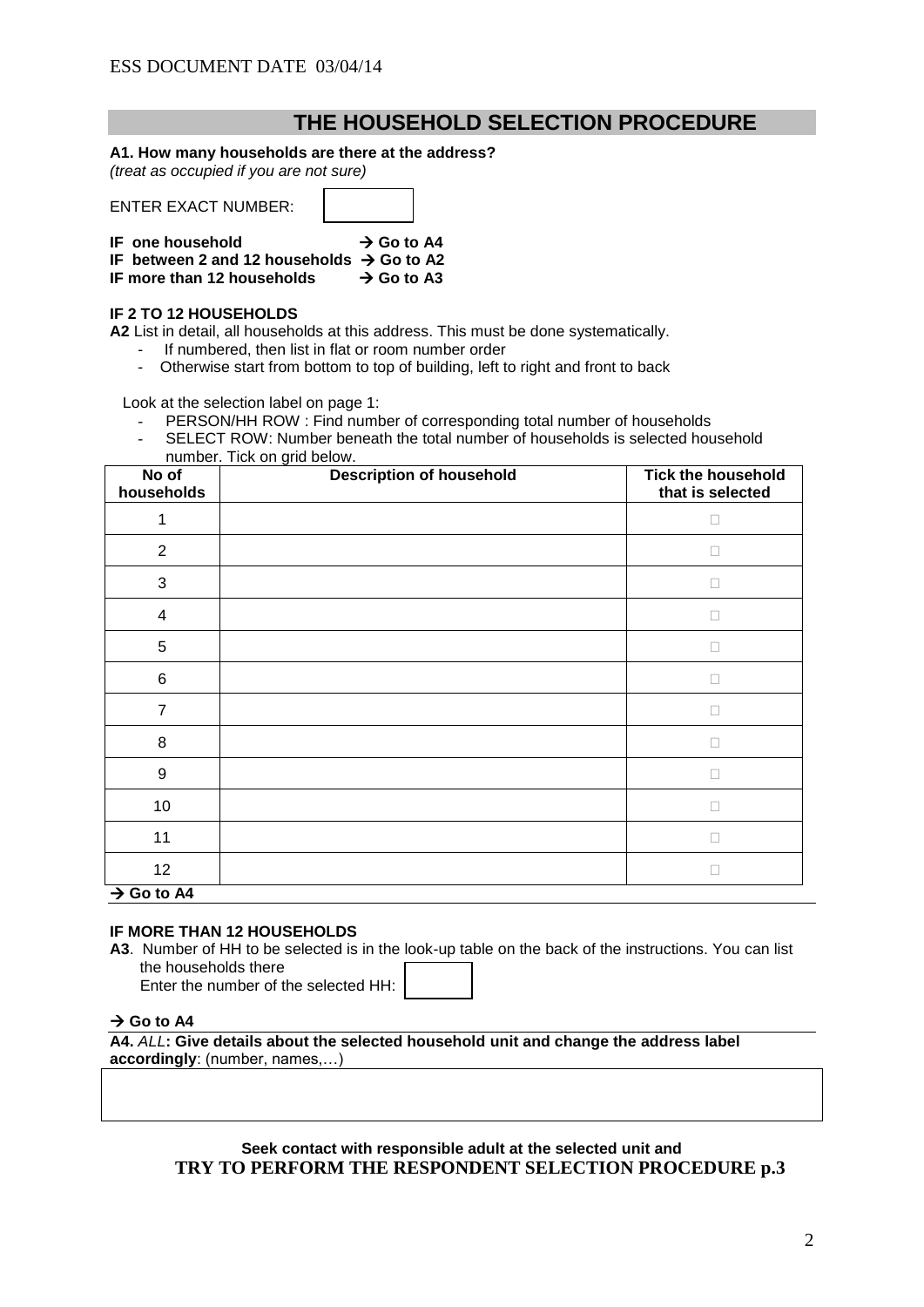# **RESPONDENT SELECTION PROCEDURE**

**SEEK CONTACT WITH RESPONSIBLE ADULT AT THE SELECTED UNIT AND INTRODUCE THE SURVEY** 

**B1. The respondent selection procedure was made at visit number:**

**VISIT NUMBER ……………**

**B2***. Ask:* **including yourself, how many people aged 15 or over live in this house/flat/part of the accommodation?**

| Enter the exact number: |                                                           |
|-------------------------|-----------------------------------------------------------|
| IF ONE person only      | $\rightarrow$ This is the RESPONDENT, start the interview |
| <b>OTHERWISE</b>        | $\rightarrow$ Go to B3                                    |

**B3. Which one of you** *last* **celebrated his/her birthday?** 

**Record full name of selected person at the first page of the contact form**

**ASK FOR THE SELECTED RESPONDENT AND INTRODUCE THE SURVEY**  $\rightarrow$  Fill in result at question 5, p.1 and continue contact form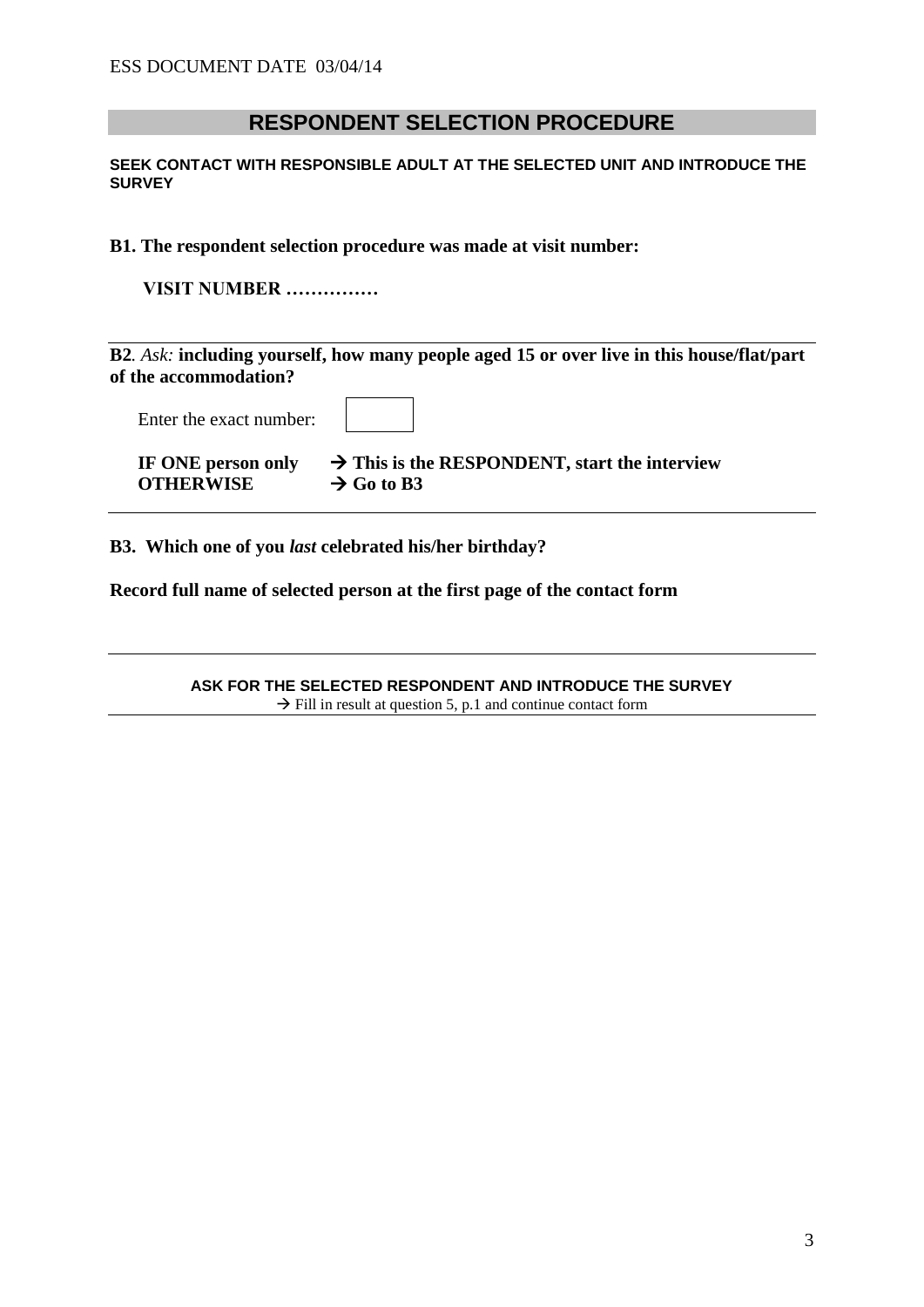# ESS DOCUMENT DATE 03/04/14

| <b>6. OUTCOME CONTACT</b>                                       | <b>ONLY IF CONTACT but NO INTERVIEW</b> |              |              |              |              |              |              |              |              |              |
|-----------------------------------------------------------------|-----------------------------------------|--------------|--------------|--------------|--------------|--------------|--------------|--------------|--------------|--------------|
|                                                                 | Visit 1                                 | Visit 2      | Visit 3      | Visit 4      | Visit 5      | Visit 6      | Visit 7      | Visit 8      | Visit 9      | Visit 10     |
|                                                                 |                                         |              |              |              |              |              |              |              |              |              |
| $\rightarrow$ N1<br>Appointment<br>1.                           | $\square$ 1                             | $\square$ 1  | $\Box$ 1     | $\square$ 1  | $\square$ 1  | $\square$ 1  | $\square$ 1  | $\square$ 1  | $\square$ 1  | $\square$ 1  |
| Refusal of respondent<br>$\rightarrow$ 7<br>2.                  | $\square$                               | $\square$ 2  | $\square$ 2  | $\square$ 2  | $\square$ 2  | $\square$ 2  | $\square$ 2  | $\square$ 2  | $\square$ 2  | $\square$ 2  |
| 3.<br>Refusal by proxy<br>$\rightarrow$ 7                       | $\square$ 3                             | $\square$ 3  | $\square$ 3  | $\square$ 3  | $\square$ 3  | $\square$ 3  | $\square$ 3  | $\square$ 3  | $\square$ 3  | $\square$ 3  |
| Household refusal (before selection)<br>$\rightarrow$ 7<br>4.   | $\square$ 4                             | $\square$ 4  | $\square$ 4  | $\square$ 4  | $\square$ 4  | $\square$ 4  | $\square$ 4  | $\square$ 4  | $\square$ 4  | $\square$ 4  |
| Respondent is unavailable/not at home<br>$\rightarrow$ N1<br>5. | $\square$                               | $\square$    | $\square$ 5  | $\square$ 5  | $\square$ 5  | $\square$ 5  | $\square$    | $\square$ 5  | $\square$ 5  | $\square$    |
| until /                                                         |                                         |              |              |              |              |              |              |              |              |              |
| Mentally/physically unable/ill/sick (short term<br>6.           | $\square$ 6                             | $\square$ 6  | $\square$ 6  | $\square$ 6  | $\square$ 6  | $\square$ 6  | $\square$ 6  | $\square$ 6  | $\Box$ 6     | $\square$ 6  |
| and therefore could revisit during the fieldwork                |                                         |              |              |              |              |              |              |              |              |              |
| $period$ ) $\rightarrow$ N1 and re-visit                        |                                         |              |              |              |              |              |              |              |              |              |
| Mentally/physically unable/ill/sick (long term<br>7.            | $\square$ 7                             | $\Box$ 7     | $\Box$ 7     | $\square$ 7  | $\square$ 7  | $\square$ 7  | $\Box$ 7     | $\square$ 7  | $\square$ 7  | $\square$ 7  |
| and would be unable to complete interview                       |                                         |              |              |              |              |              |              |              |              |              |
| during the fieldwork period) $\rightarrow$ N1                   |                                         |              |              |              |              |              |              |              |              |              |
| $\rightarrow$ END<br>Respondent is deceased<br>-8.              | $\square$ 8                             | $\square$    | $\square$ 8  | $\square$ 8  | $\square$ 8  | $\square$ 8  | $\square$ 8  | $\square$ 8  | $\square$ 8  | $\square$ 8  |
| Respondent has moved out of country<br>$\rightarrow$ END<br>9.  | $\square$ 9                             | $\square$    | $\square$    | $\square$ 9  | $\square$ 9  | $\square$ 9  | $\square$ 9  | $\square$    | $\square$ 9  | $\square$    |
| Respondent moved to unknown destination*<br>10.                 | $\square$ 10                            | $\square$ 10 | $\Box$ 10    | $\square$ 10 | $\square$ 10 | $\square$ 10 | $\Box$ 10    | $\square$ 10 | $\square$ 10 | $\square$ 10 |
| $\rightarrow$ END                                               |                                         |              |              |              |              |              |              |              |              |              |
| 11. Respondent has moved, still in country<br>$\rightarrow$ 13  | $\square$ 11                            | $\square$ 11 | $\square$ 11 | $\square$ 11 | $\square$ 11 | $\square$ 11 | $\square$ 11 | $\square$ 11 | $\square$ 11 | $\square$ 11 |
| 12. Language Barrier<br>$\rightarrow$ 6b                        | $\square$ 12                            | $\square$ 12 | $\square$ 12 | $\square$ 12 | $\square$ 12 | $\square$ 12 | $\square$ 12 | $\square$ 12 | $\square$ 12 | $\square$ 12 |
| 13. Other<br>$\rightarrow$ N1                                   | $\square$ 13                            | $\square$ 13 | $\square$ 13 | $\square$ 13 | $\square$ 13 | $\square$ 13 | $\square$ 13 | $\square$ 13 | $\square$ 13 | $\square$ 13 |
|                                                                 |                                         |              |              |              |              |              |              |              |              |              |

*6b in case of language barrier: What is the language of the respondent? …………………………………………………………..* **N1, p.6**

\* Only use this category when interviewers really do not know whether the selected sampling unit has moved within or outside the country. Otherwise use codes 9 or 11.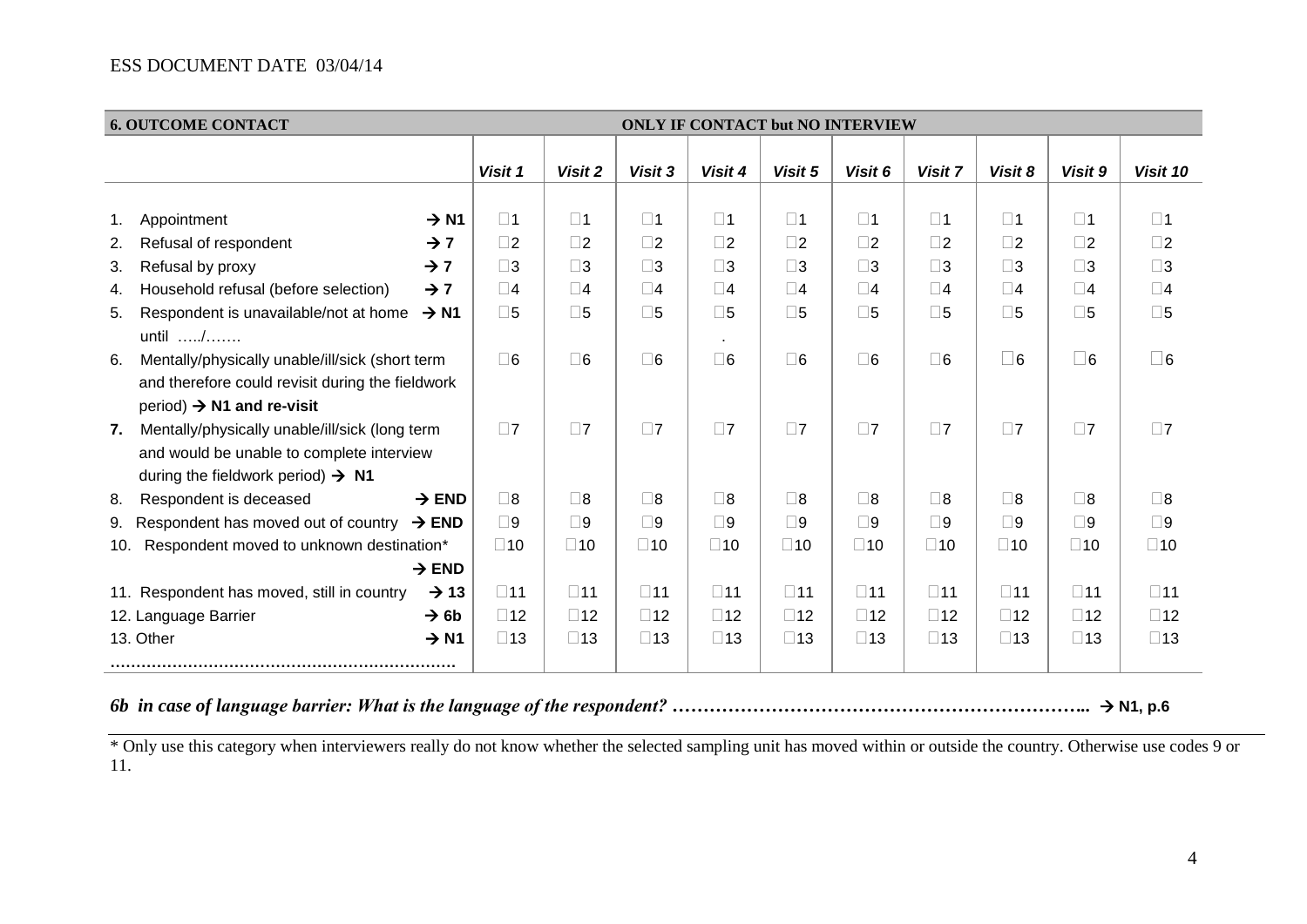# ESS DOCUMENT DATE 03/04/14

| IF REFUSAL (code $2,3$ or $4$ at $Q.6$ )                                                                                                                                                                                                                                                                                                                                                                                                                                                                                                                                                                                               |                                                                                                                                                                                                       |                                                                                                                                                                                                       |                                                                                                                                                                                                       |  |  |  |  |
|----------------------------------------------------------------------------------------------------------------------------------------------------------------------------------------------------------------------------------------------------------------------------------------------------------------------------------------------------------------------------------------------------------------------------------------------------------------------------------------------------------------------------------------------------------------------------------------------------------------------------------------|-------------------------------------------------------------------------------------------------------------------------------------------------------------------------------------------------------|-------------------------------------------------------------------------------------------------------------------------------------------------------------------------------------------------------|-------------------------------------------------------------------------------------------------------------------------------------------------------------------------------------------------------|--|--|--|--|
| 7. The refusal occurred at visit number (write in)                                                                                                                                                                                                                                                                                                                                                                                                                                                                                                                                                                                     | $VISIT$                                                                                                                                                                                               | $VISIT$                                                                                                                                                                                               | VISIT                                                                                                                                                                                                 |  |  |  |  |
| <b>8. REASON for REFUSAL?</b> (code all that apply)<br>Bad timing (e.g. sick, children, ), otherwise engaged (e.g. visit)<br>Not interested<br>2<br>Don't know enough/anything about subject, too difficult for me<br>3<br>Waste of time<br>4<br>Waste of money<br>5<br>Interferes with my privacy / I give no personal information<br>6<br>Never do surveys<br>Co-operated too often<br>8<br>Do not trust surveys<br>9<br>10 Previous bad experience<br>11 Don't like subject<br>12 R refuses because partner/family/HH gives no approval to co-operate<br>13. Do not admit strangers to my house/afraid to let them in<br>14. Other: | $\square$ 1<br>$\square$ 2<br>$\square$ 3<br>$\square$ 4<br>$\Box 5$<br>$\Box$ 6<br>$\Box$ 7<br>$\Box$ 8<br>$\square$<br>$\square$ 10<br>$\square$ 11<br>$\square$ 12<br>$\square$ 13<br>$\square$ 14 | $\Box$ 1<br>$\Box$ 2<br>$\square$ 3<br>$\square 4$<br>$\square$ 5<br>$\square$ 6<br>$\Box 7$<br>$\square$ 8<br>$\square$<br>$\Box$ 10<br>$\square$ 11<br>$\square$ 12<br>$\square$ 13<br>$\square$ 14 | $\Box$ 1<br>$\square$ 2<br>$\square$ 3<br>$\square$ 4<br>$\square$ 5<br>$\Box$ 6<br>$\Box$ 7<br>$\square$ 8<br>$\square$<br>$\Box$ 10<br>$\square$ 11<br>$\square$ 12<br>$\square$ 13<br>$\square$ 14 |  |  |  |  |
| 9. Give your own estimation of the likely co-operation in the future of<br>the selected respondent:<br>will DEFINITELY NOT co-operate in the future<br>will PROBABLY NOT co-operate in the future<br>may PERHAPS co-operate in the future<br>3<br>WILL co-operate in the future<br>8 Don't know                                                                                                                                                                                                                                                                                                                                        | $\square$ 1<br>$\square$ 2<br>$\square$ 3<br>$\square$ 4<br>$\square$ 8                                                                                                                               | $\Box$ 1<br>$\Box 2$<br>$\Box$ 3<br>$\sqcup 4$<br>$\square 8$                                                                                                                                         | $\Box$ 1<br>$\Box 2$<br>$\square$ 3<br>$\square$ 4<br>$\square 8$                                                                                                                                     |  |  |  |  |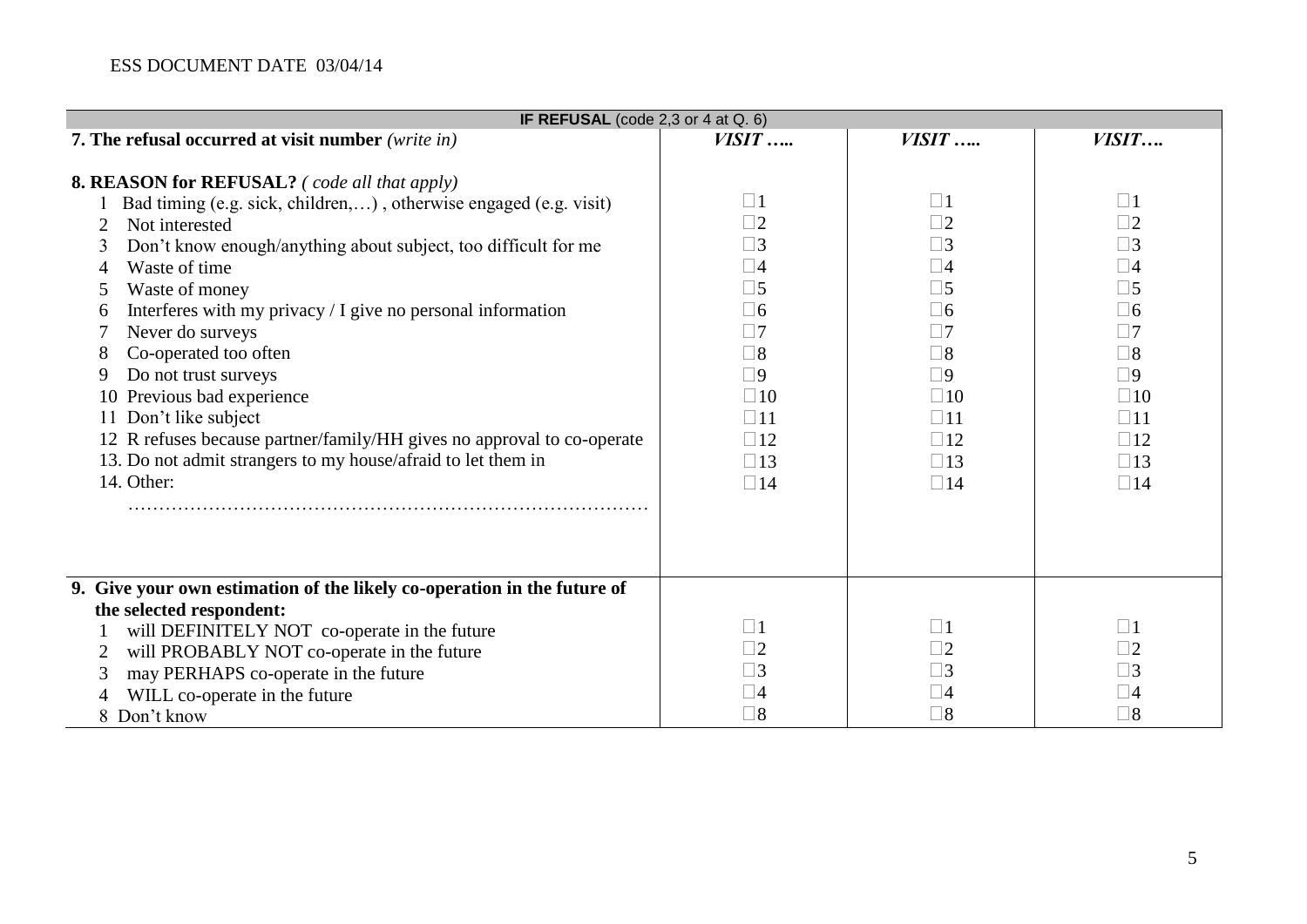| 10. How old do you think the respondent (or the person who refused on | $VISIT$     | $VISIT$     | $VISIT$     |
|-----------------------------------------------------------------------|-------------|-------------|-------------|
| their behalf) is?                                                     |             |             |             |
| Under 20                                                              | $\square$ 1 | $\square$ 1 | $\square$ 1 |
| 2 20 up to 39                                                         | $\square$ 2 | $\square$   | $\square$ 2 |
| 40 up to 59<br>3                                                      | $\square 3$ | $\square 3$ | $\square 3$ |
| 60 or more<br>4                                                       | $\square 4$ | $\square 4$ | $\square 4$ |
| 8 Don't know                                                          | $\square 8$ | $\square 8$ | $\square$ 8 |
| 11. The respondent/contacted person is                                |             |             |             |
| Male                                                                  | $\square$ 1 | $\square$ 1 | $\square$ 1 |
| Female                                                                |             |             |             |
| Don't know<br>8                                                       | $\square 2$ | $\square$ 2 | $\square$ 2 |
|                                                                       | $\square 8$ | $\square$ 8 | $\square 8$ |

# $\rightarrow$  Go to N1, p.7

| <b>12. OUTCOME ADDRESS INVALID</b>                                                                                                                                                                                                         | ONLY IF ADDRESS WAS NOT TRACEABLE, RESIDENTIAL OR OCCUPIED                                                                                                                                                      |
|--------------------------------------------------------------------------------------------------------------------------------------------------------------------------------------------------------------------------------------------|-----------------------------------------------------------------------------------------------------------------------------------------------------------------------------------------------------------------|
| □ 1 Derelict or demolished house/ address<br>$\Box$ 2 Not yet built/ not yet ready for occupation<br>$\Box$ 3 Address is not occupied (empty, second home, seasonal)<br>□ 4 Address is not residential: only business/ industrial purpose. | $\Box$ 5 Address is not residential: Institution<br>(retirement home, hospital, military unit, monastery, )<br>□ 6 Address is not traceable, address was not sufficient<br>$\Box$ 7 Other (please give details) |
| $\rightarrow$ END                                                                                                                                                                                                                          |                                                                                                                                                                                                                 |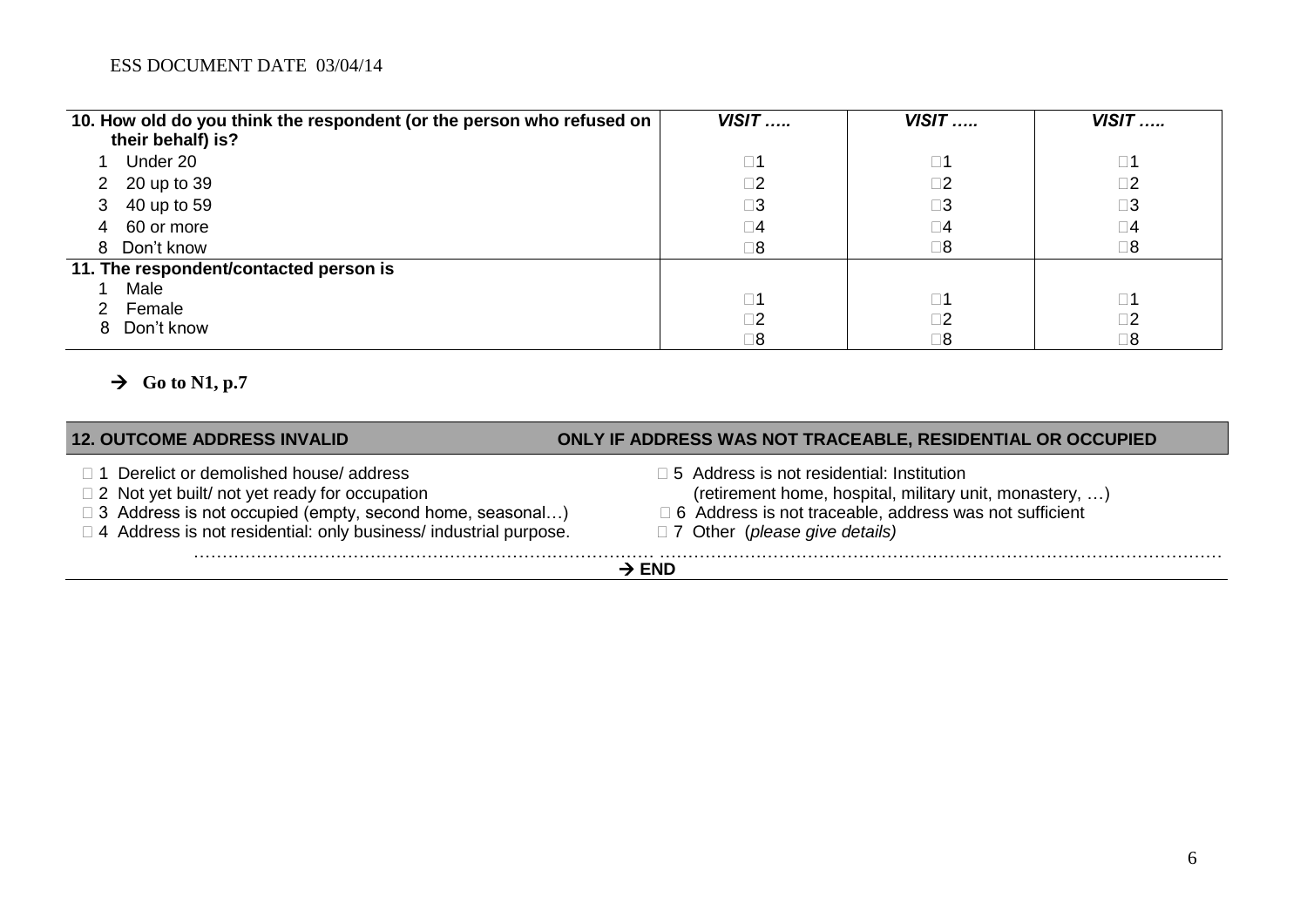# ESS DOCUMENT DATE 03/04/14

# **NEIGHBOURHOOD CHARACTERISTICS FORM**

- **ONE FORM TO BE COMPLETED FOR EACH ADDRESS**
- **COMPLETE DURING DAYLIGHT WHEREVER POSSIBLE**
- **MUST BE COMPLETED FOR ALL SAMPLE UNITS INCLUDING ALL NON CONTACTS, ALL REFUSALS, ALL OTHER TYPES OF NONRESPONSE UNITS AS WELL AS ALL INTERVIEWS**

### **N1. What type of house does the (target) respondent live in?**

1 Farm

Single-unit:

- 2 Detached house
- 3 Semi-detached house
- 4 Terraced house
- 5 The only housing unit in a building with another purpose (commercial property)

Multi-unit:

- 6 Multi-unit house, flat
- 7 Student apartments, rooms
- 8 Retirement house

Other:

- 9 House-trailer or boat
- 10 Other (SPECIFY)……………………
- 88 Don't know

### **N2. Before reaching the (target) respondent's individual door, is there an entry phone system or locked gate / door?**

INTERVIEWER: Record whether there is a gate / door that is locked at the time that the neighbourhood characteristics form is completed.

- 1. Yes entry phone system
- 2. Yes locked gate / door
- 3. Yes entry phone system AND locked gate / door
- 4. No neither of these